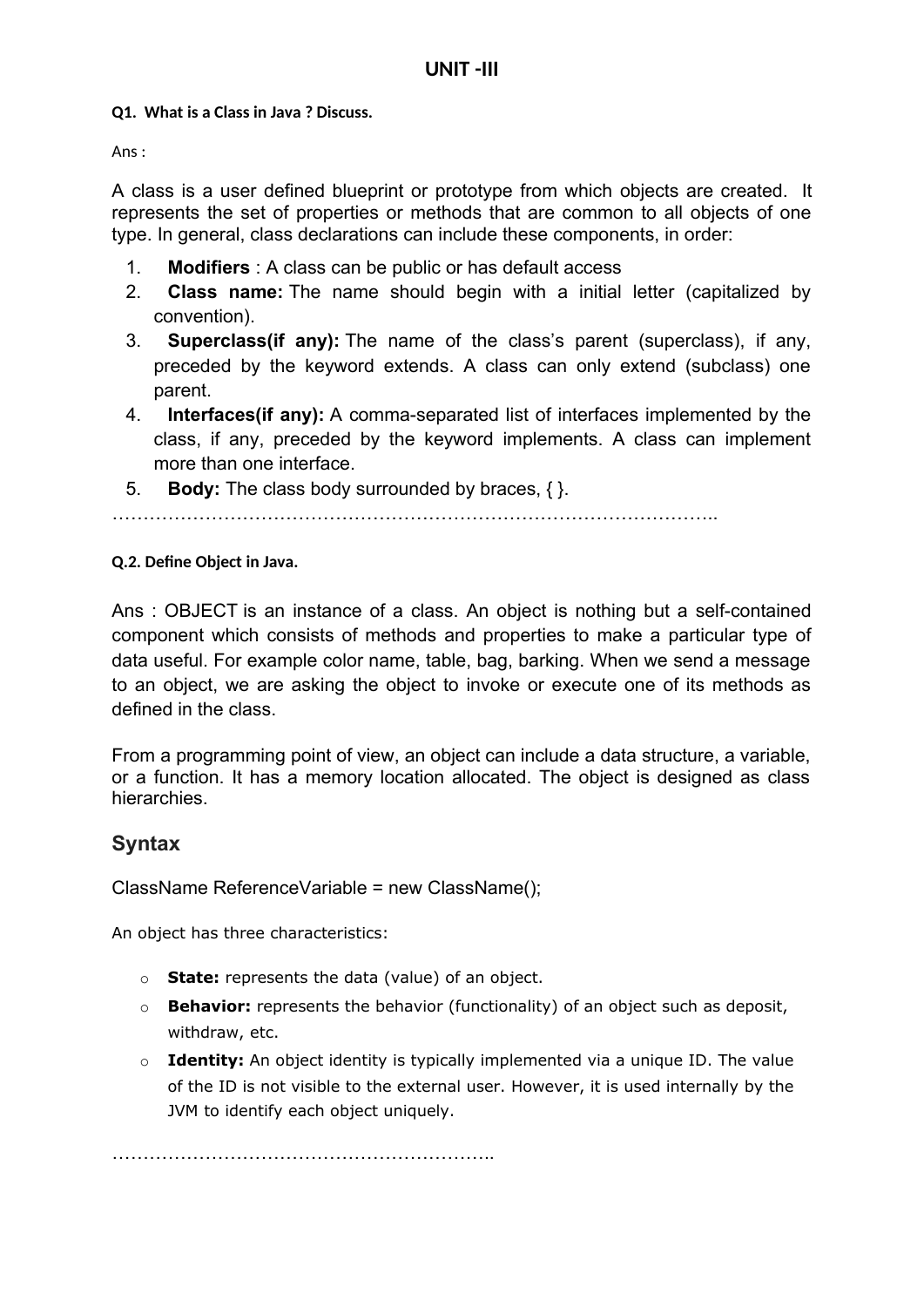Ans:

A **class** is a **blueprint or prototype** that defines the variables and the methods (functions) common to all objects of a certain kind.

An **object** is a specimen of a class. Software objects are often used to model realworld objects we find in everyday life.

………………………………………………………………………………..

Q.4. Define Constructor in Java.

Ans : Constructor is a block of code that initializes the newly created object. A constructor resembles an instance method in java but it's not a method as it doesn't have a return type. In short constructor and method are different. People often refer constructor as special type of method in Java.

Constructor has same name as the class and looks like this in a java code.

```
public class MyClass
```
 $\{$ 

//This is the constructor

```
 MyClass(){
```

```
 }
```

```
 .}
```
Note that the constructor name matches with the class name and it doesn't have a return type.

……………………………………………………..

Q.5. Define different types of Constructor in Java.

Ans : There are two types of constructors in Java:

- 1. Default constructor (no-arg constructor)
- 2. Parameterized constructor

# **Java Default Constructor**

A constructor is called "Default Constructor" when it doesn't have any parameter.

Syntax of default constructor:

```
<class_name>()
```
{ }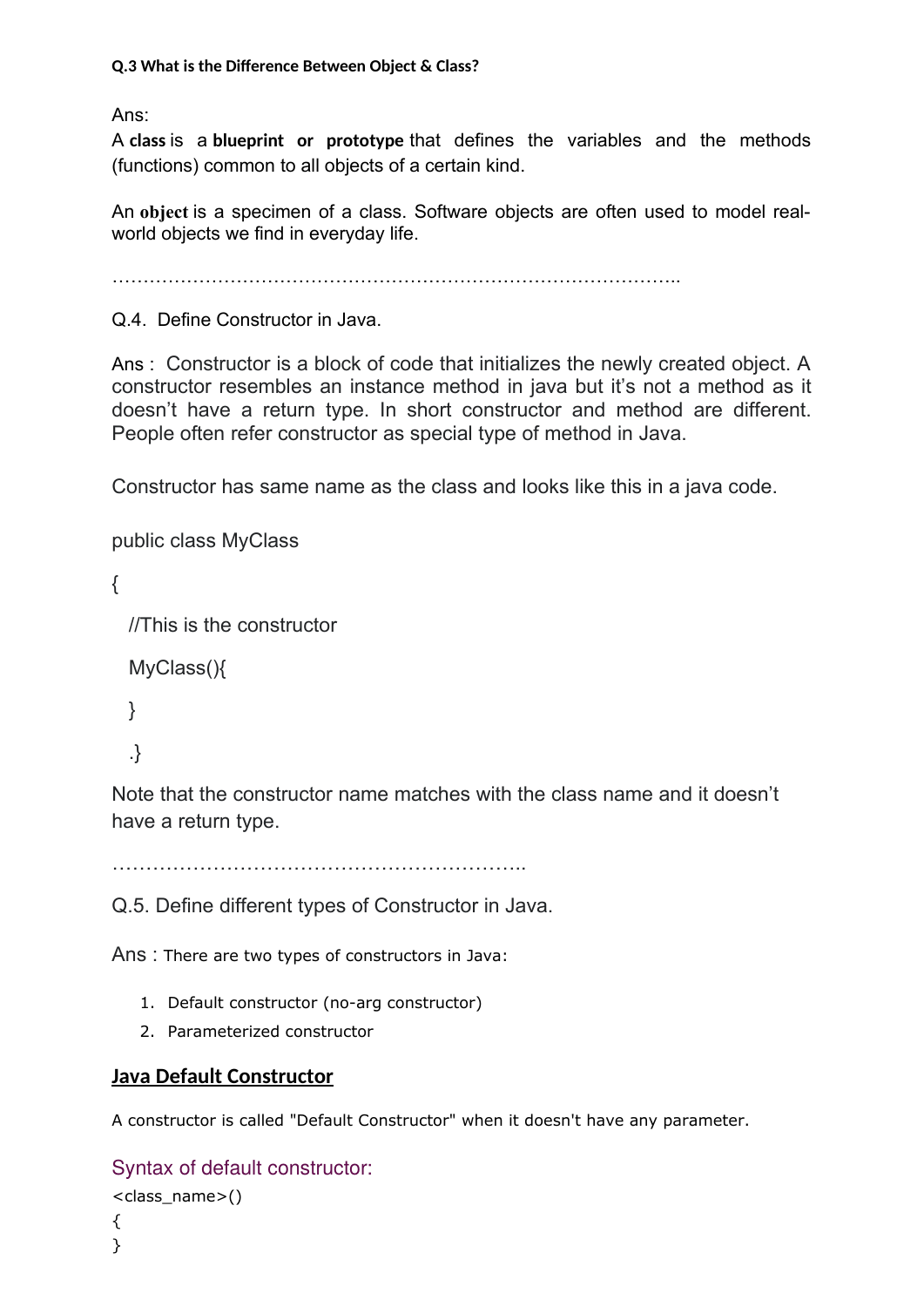## **Example of default constructor**

In this example, we are creating the no-arg constructor in the Bike class. It will be invoked at the time of object creation

```
class Bike1
         {
         Bike1()
         {
         System.out.println("Bike is created");
         }
         //main method
         public static void main(String args[])
         {
10. //calling a default constructor
11. Bike1 b=new Bike1();
12. }
13. }
```
## **Java Parameterized Constructor**

A constructor which has a specific number of parameters is called a parameterized constructor.

The parameterized constructor is used to provide different values to distinct objects. However,

we can provide the same values also.

### **Example of parameterized constructor**

In this example, we have created the constructor of Student class that have two parameters.

We can have any number of parameters in the constructor.

```
class Student4
        {
           int id;
           String name;
           //creating a parameterized constructor
           Student4(int i,String n)
           {
           id = i;name = n;10.   }
11. //method to display the values
12. void display()
13. {
14. System.out.println(id+" "+name);
15. }
16.
17.
```